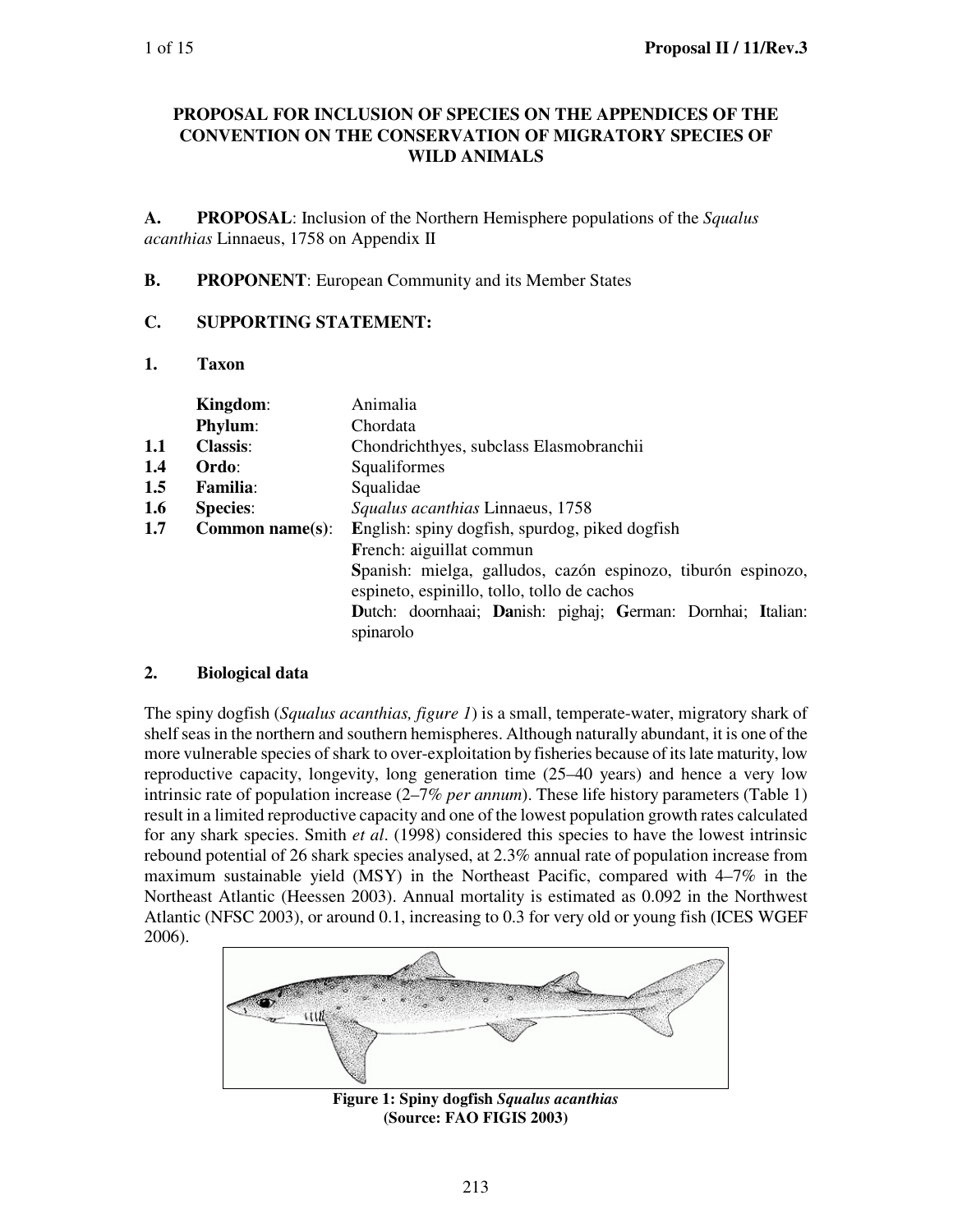|                                    | female: |                                                               |
|------------------------------------|---------|---------------------------------------------------------------|
| Age at maturity (years)            |         | 12 (NW Atlantic); 23 (NE Pacific); 15 (NE Atlantic)           |
|                                    | male:   | 6 (NW Atlantic)/ 14 (NE Pacific)                              |
| Size at maturity (total            | female: | 75 (NWA); 93.5 (NEP); 83 (NEA); 70-100 (Mediterranean)        |
| length cm)                         | male:   | 60 (NW Atlantic); 59 (Australia); 59–72 (Mediterranean)       |
| Longevity (years)                  | female: | 40–50 (NW Atlantic), >60 yrs (NW Pacific), or up to 100 years |
|                                    | male:   | 35 (NW Atlantic)                                              |
| Maximum size (total                | female: | 110–124 (N Atlantic); 130–160 (N Pacific); 200 (Med), 111     |
| length cm)                         |         | (NZ)                                                          |
|                                    | male:   | 83-100 (N Atlantic); 100-107 (N Pacific); 90 (NZ)             |
| Size at birth (cm)                 |         | $18 - 33$                                                     |
| Average reproductive age *         |         | Unknown, but over 25 years; ~40 years in NE Pacific.          |
| <b>Gestation time</b>              |         | $18-22$ months                                                |
| Reproductive periodicity           |         | Biennial (no resting stage, litters are born every two years) |
| Average litter size                |         | $1-20$ pups $(2-15$ NW Atlantic, $2-11$ Med), increases with  |
|                                    |         | size of female                                                |
| Annual rate of population Increase |         | 2.3 % (N. Pacific); 4–7% (NE Atlantic)                        |
| Natural mortality                  |         | 0.092 (NW Atlantic), 0.1 (0.3 for very old/young fish) (NE    |
|                                    |         | Atlantic)                                                     |

**Table 1 life history parameters of the spiny dogfish (***Squalus acanthias* **Linnaeus, 1758)**

# 2.1 Distribution

*Squalus acanthias* occurs in northern and southern temperate and boreal waters of 7–8°C to 12– 15°C (figure 2) and has been recorded in the range States and FAO Areas listed under point 5. It is most common in coastal waters (10–200m) and fished inside 200-nautical mile Exclusive Economic Zones. Although some stocks undertake long distance seasonal migrations (e.g. NFSC 2003, Hanchet 1988), even crossing ocean basins (Templeman 1954, 1984), its distribution is fragmented into distinct populations separated by deep ocean-tropical waters, or polar regions. Genetic exchange across the Atlantic is considered very limited (Hammond and Ellis 2005). The principal populations occur in the Northwest and Northeast Atlantic (including Mediterranean and Black Seas), Northeast and Northwest Pacific (including Sea of Japan), South Atlantic and Southeast Pacific off South America, and New Zealand, with smaller populations off South Africa and southern Australia.



**Figure 1.** Global *Squalus acanthias* Spiny Dogfish distribution (Source: FAO 2003)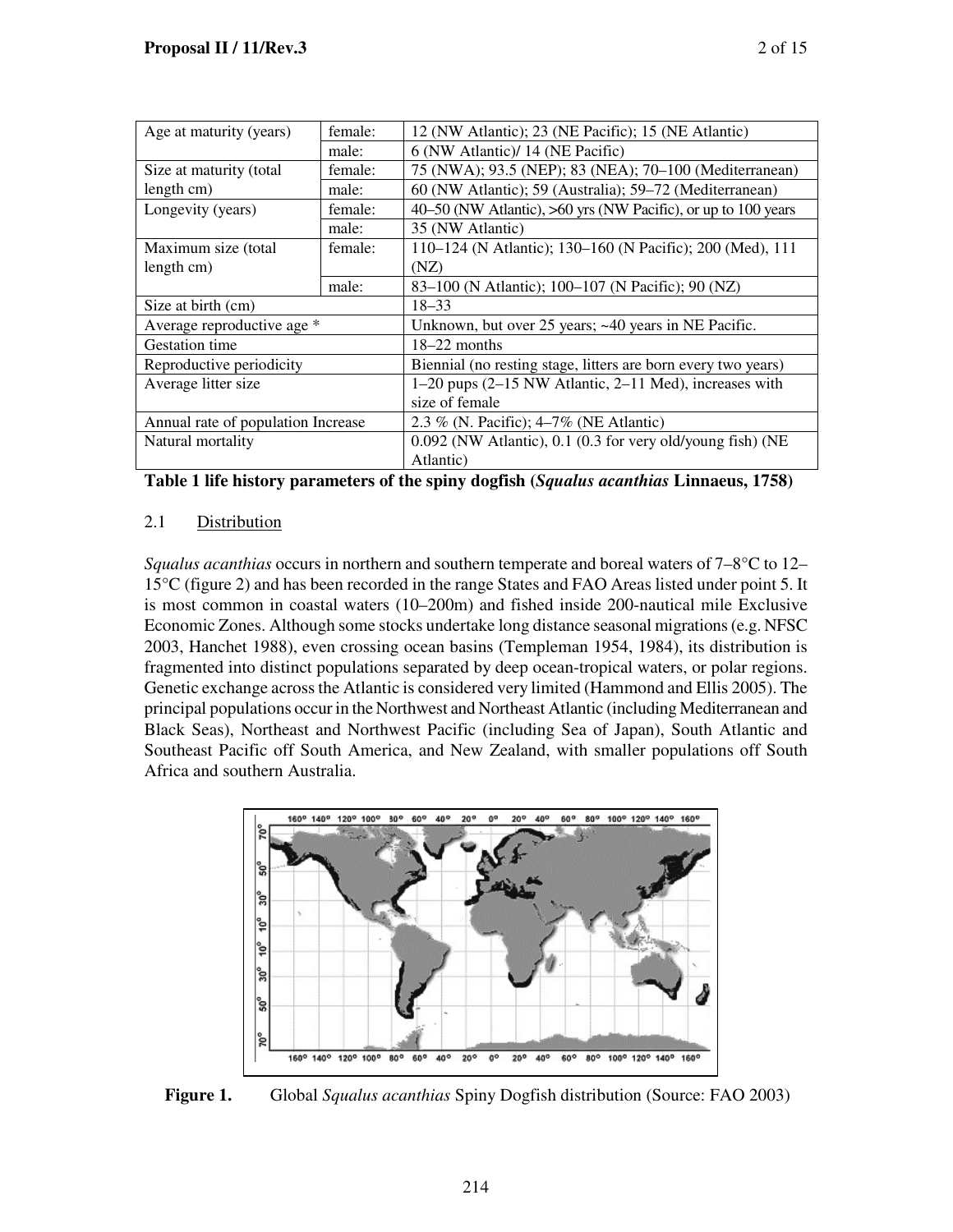## 2.2 Population of *S. acanthias* in the Northern Hemisphere

The **Northeast Atlantic** *S. acanthias* population size has been estimated, at between 500,000 and 100,000 mature individuals in 2000, following a roughly 80% decline from 1980 (Annex 1 Figure 2, Heessen 2003 – Annex 1 Figure 3). In 2005, ICES advised: 'The stock is depleted and may be in danger of collapse. Target fisheries should not be permitted to continue, and by-catch in mixed fisheries should be reduced to the lowest possible level. Also in 2005, the ICES Advisory Committee on Fisheries Management (ACFM 2005) reported: "All experimental assessments indicate that the stock is at a record low level. Frequency of occurrence of spurdog in trawl surveys has declined and although large shoals are still caught, the frequency of these has declined. The level of exploitation is unknown, but the continuous decline in landings indicates that fishing mortality has been, and continues to be well above sustainable levels." All analyses presented in reports by the ICES Working Group on Elasmobranch Fisheries (WGEF) have indicated that the NE Atlantic stock has been declining rapidly and is at its lowest ever level. Preliminary assessments making use of the long time-series of commercial landings data suggest that this decline has been going on over a long period of time and that the current stock size may only be a small fraction of its virgin biomass  $(< 10\%)$ . The IUCN Red List assessment for the Northeast Atlantic is **Critically Endangered** (Fordham *et al*. 2006).

**Canadian surveys in the Northwest Atlantic** (Wallace *et al*. 2006) have produced mature female population size estimates for the Scotian Shelf (Nova Scotia, Atlantic Canada) stable at around 3.5 million (less than 3% of the whole population), but a rapid decline to about 78,000 mature females in 2004 on Georges Bank (a stock shared by the United States of America and Canada), and a reduction in distribution and abundance in the Gulf of Saint Lawrence. In 2006, National Marine Fisheries Service (NMFS) reported some rebuilding in the mature female portion of the Northwest Atlantic population (previously depleted by 75% by targeted fisheries), but continuing poor recruitment, decreased pup survival, declining immature female biomass and mature female size, and a skewed sex ratio (strongly favoring males) leaves cause for concern; complete rebuilding of the population is expected to take decades. The IUCN Red List categorises Northwest Atlantic *S. acanthias* as **Endangered**, on the basis of reductions in population size exceeding 50% (Fordham *et al*. 2006).

*Squalus acanthias* is very rare in the western **Mediterranean**, but regularly recorded in the eastern basin. The IUCN Red List assessments for Mediterranean and **Black Sea** *S. acanthias*  populations are **Endangered, and Vulnerable** respectively (Fordham *et al*. 2006).

In the **Western North Pacific**, Sea of Japan, *S. acanthias* have been fully exploited since before 1897. There appears to have been a rapid decline in stocks after Japanese catches peaked at ~60,000t in 1952 and another decline after the 1970s.Catches had fallen to ~1000t by 1993 and continued to decline to an average of 458t in recent years (Fisheries Agency of Japan 2004). The current stock level is low and the trend decreasing. The IUCN Red List categorises this stock as at least **Endangered**, noting that it may prove to be Critically Endangered once a full regional review can be undertaken (Fordham *et al*. 2006).

Former intensive fisheries for *S. acanthias* in the **Northeast Pacific** apparently collapsed in 1910 and in the late 1940s. This stock has since recovered under low exploitation pressures in most of its range. The current IUCN Red List categorises Northeast Pacific *S. acanthias* as **Vulnerable**, on the basis of an estimated reduction in population size greater than 30% (Fordham *et al*. 2006).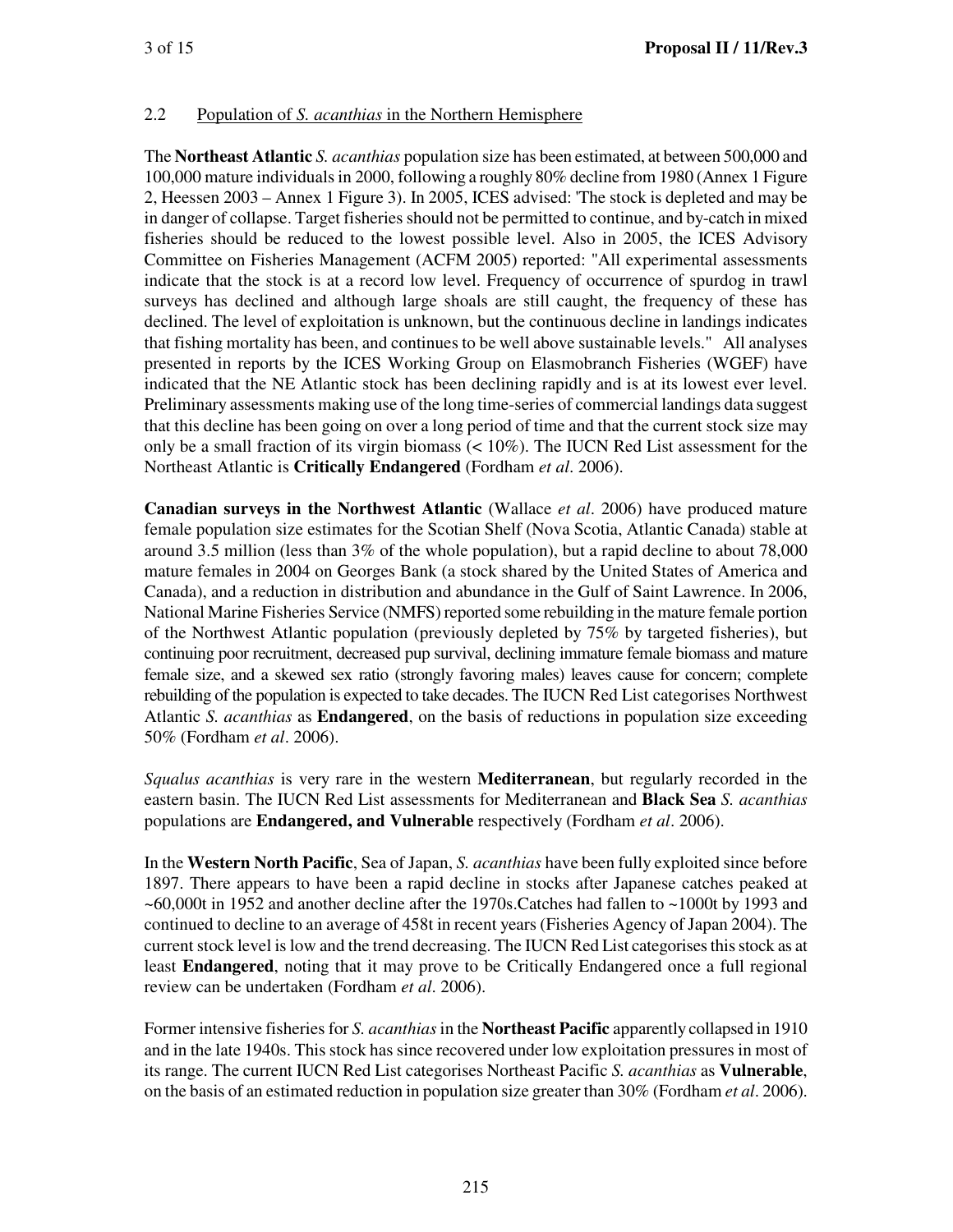# 2.3 Habitat

This is a continental shelf species, occurring from the intertidal to the shelf slope. *S. acanthias* are usually found swimming in large schools just above the seabed, but also move throughout the water column on the continental shelf. They have unusually been recorded to depths of 900m (Compagno 1984), but are most common from 10–200m (McEachran and Branstetter 1989). Segregation by size and sex makes schools of large pregnant females particularly vulnerable to fisheries (Compagno 1984).

# 2.4 Migrations

*Squalus acanthias* make latitudinal and depth migrations to stay within their optimum water temperature range (7-15°C) (Compagno in prep.). Although some stocks undertake long distance seasonal migrations (e.g. NEFSC 2003, Hanchet 1988), even crossing ocean basins (Templeman 1954, 1984), its distribution is fragmented into distinct populations separated by deep ocean, tropical waters, or polar regions. Extensive horizontal migrations (of up to 7000km) have, however, been recorded during tagging studies in the North Pacific Ocean (McFarlane and King 2003).

Tagging studies have been conducted off the UK since the late 1950s. Fish tagged off Scotland were regularly recaptured off the Norwegian coast (Aasen 1960, Hammond and Ellis 2005), suggesting that these sharks migrate in winter from Scotland to Norway, with a return migration in summer (Aasen 1962, Hammond and Ellis 2005). There were also some recaptures from outside the area: the Barents Sea and west of Ireland, southern North Sea, English Channel and northern Bay of Biscay (Hammond and Ellis 2005). Although the majority of returned fish were from Scottish and Norwegian waters, this may be the result of spatial differences in fishing activity, as Scottish and Norwegian waters were the major fishing grounds (Hammond and Ellis 2005). Fewer studies have been conducted south of the UK, but fish tagged and released in the Irish Sea were recaptured from northern Scotland to the Celtic Sea and fish tagged in the Celtic Sea were recaptured all around the UK (Hammond and Ellis 2005). Changes in the migration pattern of spiny dogfish in the North Sea have also been reported (Hjertenes 1980). Transatlantic migrations have occurred, but these are infrequent, and genetic exchange across the Atlantic is considered very limited (Hammond and Ellis 2005).

Mating and breeding migrations in New Zealand are described by Hanchet (1988) and Ministry of Fisheries (2006). Off New Zealand pregnant females migrate from deeper water to inshore waters, and then return to deepwater to give birth and mate (Compagno in prep).

# 2.5 Movement between international borders

About 71,000 spiny dogfish were tagged off the west coast of Canada from 1978 to 1988 (McFarlane and King 2003). This study showed that, aside from seasonal movements, male and female spiny dogfish of all sizes migrate considerably farther than suggested by previous studies. Some tagged spiny dogfish released between 1980 and 1987 in open coastal waters off the west coast of Vancouver Island, and northern British Columbia undertook extensive migrations, with recaptures throughout the North Pacific, from Japan, through Alaska, south to Mexico. Substantial movement from Vancouver Island, Canada, south to Washington State, USA, waters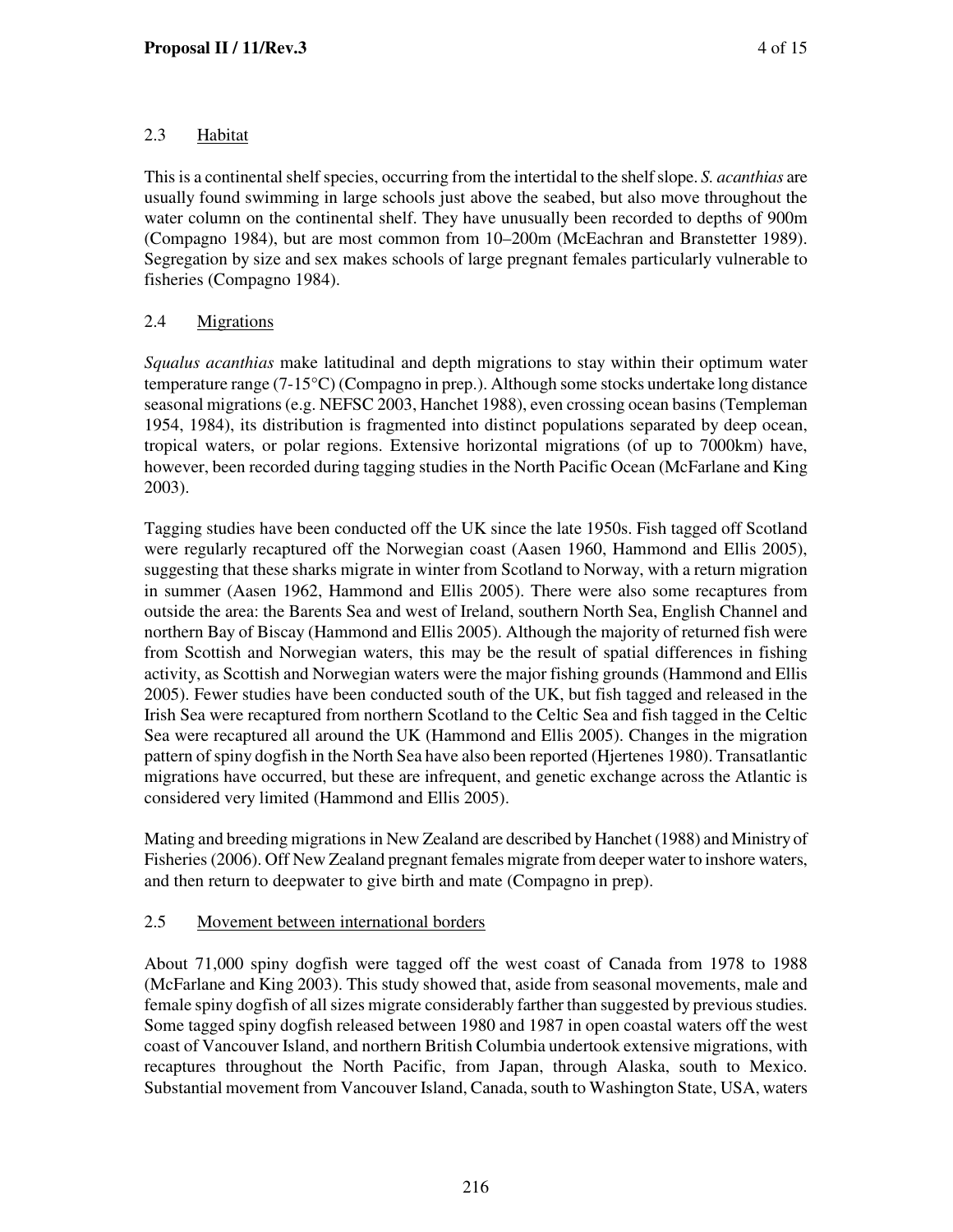was also recorded. Although the significance of such east to west exchanges is not known, they do provide evidence for trans-Pacific connection of spiny dogfish (McFarlane and King 2003).

Tagging studies off the UK suggest that stocks of spiny dogfish undertake separate winter migrations to the Irish Sea and the Norwegian coast, returning in summer to mix off the northwest of the UK (Compagno in prep, Holden 1962).

In the Northwest Atlantic, *S. acanthias* migrates from deep water off the middle of the US and southern States in spring, travelling northwards along the coasts of Newfoundland and Labrador, Canada, as well as southwards along the US Atlantic coast, sometimes to Cuba (Bigelow and Schroeder 1953, Compagno in prep).

# **3 Threat data**

# 3.1 Direct threats to the population

The principal direct threat to *S.acanthias* worldwide is **over-exploitation** through targeted fisheries and bycatch. This is a valuable commercial species in many parts of the world, caught by commercial fisheries using bottom trawls, gillnets, line gear, and by sport fishermen using rod and reel. Of particular concern is practice of commercial targeting reproductive females (the largest and most valuable individuals) facilitated by the species' tendency to school by size and sex. Spiny dogfish are also caught as small as 50cm (~4–5 years old) and are therefore exploited before they reach maturity at 74–94cm. This results in a very unnatural population structure in heavily fished stocks, with low mature female biomass and skewed sex ratios The removal of the largest females also causes greatly reduced pup production (small, recently mature females bear small litters of small pups with low survival rates) (NEFSC 2003). In most cases, spiny dogfish catches are not restricted to levels advised by scientists.

Because *S. acanthias* occurs in many areas where gill nets, longlines and trawls are used, **bycatch** in these gears affects its stocks, but is often unreported and not included in national fisheries statistics. Those with small mesh size may kill young individuals, which will not reach the retail market and may not appear in catch records if discarded (NEFSC 2003, Anon. 2003, Bundy 2003). For example, the deepwater bottom trawl fishery for *Nephrops* and shrimps along the south coast of Portugal has large *S. acanthias* discards (European Parliament 1999). NFSC (2003) noted the high levels of by-catch in the Northwest Atlantic, estimating that the mean of discards (16,700t) was more than double that of reported landings in the United States (7200t). The authors stressed, however, that discards have a smaller impact upon stock status because they affect all size classes, while landings primarily impact mature females, which are the most vulnerable and important component of the population.

# 3.2 Habitat destruction

Coastal development, pollution, dredging and bottom trawling affect the coastal or benthic habitats on which *S. acanthias* and their prey are dependent (ASMFC 2002). Such environmental threats may have potential impacts on *S. acanthias* stocks associated with areas of habitat degradation and loss.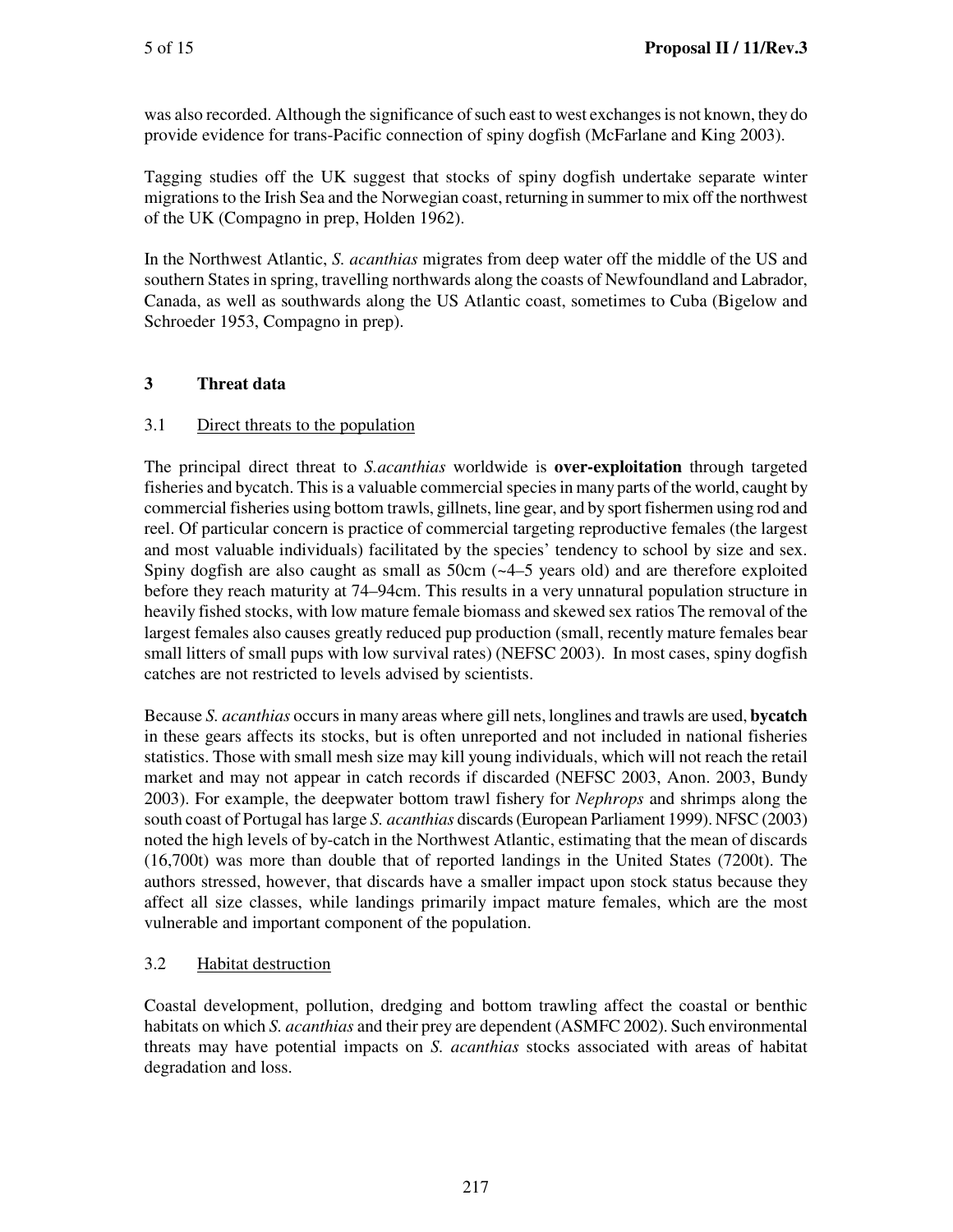## 3.3 Indirect threat

Because of their tendency to form large schools, take bait intended for other species, and be of relatively low value, commercial and recreational fishermen may intentional kill *S.acanthias*  taken as bycatch. Reports of this practice, usually through spiking the brain or snapping the spine, are particularly common along the U.S. east coast.

### 3.4 Threat connected especially with migrations

*S. acanthias* is a migratory species that usually strongly segregates by age and by sex. Their aggregating habit makes it easy for fishermen to continue to obtain good catches from a seriously depleted stock, and to target the most valuable part of the stock (large, usually pregnant females) as they undertake predictable seasonal migrations through fishing grounds. Management is in place in only a few range states, often for only a limited part of the range of highly migratory stocks, and is not always in line with scientific advice. Countries limiting spiny dogfish fisheries do not always coordinate their management programs for shared populations. Evidence from tagging studies shows that this species moves across state borders and uncoordinated regulation is ineffective for conserving a highly migratory species.

## 3.5 National and international utilization

Compared to most other shark species, catch and trade in *S. acanthias* are relatively well documented. This is due to its long history of domestic and international utilization. This is by far the most important shark species landed commercially in the Northeast Atlantic, where it has been of considerable importance to fisheries for 70 years.

Widely utilized for its flesh, particularly valued for human consumption in Europe, its liver oil and fins are also consumed. Some former fisheries were driven mainly by the demand for oil, until synthetic vitamin A became available and this market collapsed. Despite low quality, *S. acanthias* fins have been routinely traded in East Asia (for shark fin soup) for at least the two last decades of the  $20<sup>th</sup>$  century (Rose 1996). Cartilage and hides are also utilised, and landings used to produce fishmeal and fertiliser if markets for human consumption are not available (Compagno 1984). They have also been utilized locally as scientific specimens for teaching purposes.

Spiny dogfish **meat**, derived from commercial target fisheries and landed bycatch, is eaten in Europe, Japan, South America and, to a lesser extent, in New Zealand and Australia (where it is considered coarse). It is consumed fresh, frozen or smoked. Markets favour mature females due to their larger size. In the United Kingdom, *S. acanthias* is known as "rock salmon," "huss" or "huss tail") and used mainly in fish and chips. In Germany, meat is sold as "See-Aal" (sea eel) and belly flaps are smoked to make *Schillerlocken* (Rose 1996). In France, fresh meat is sold as *aiguillat commun* or *saumonette d'aiguillat.* In the 1990s, industry groups in the northeast of the United States campaigned to create domestic demand for *S. acanthias* under the more palatable name "cape shark" (Fordham 2005) and this, together with promotional activity by seafood associations, has resulted in an increase in the acceptability of dogfish on the market of the United States.

While *S. acanthias* no longer retain their historical importance as a source of valuable **liver oil** for lighting and vitamin A, the oil is still utilised to some extent, likely mixed with that of other shark species. **Fins** may be utilised nationally in Japan but are of relatively low value because of their small size. The possible use of other parts and derivatives of *S. acanthias*, such as cartilage,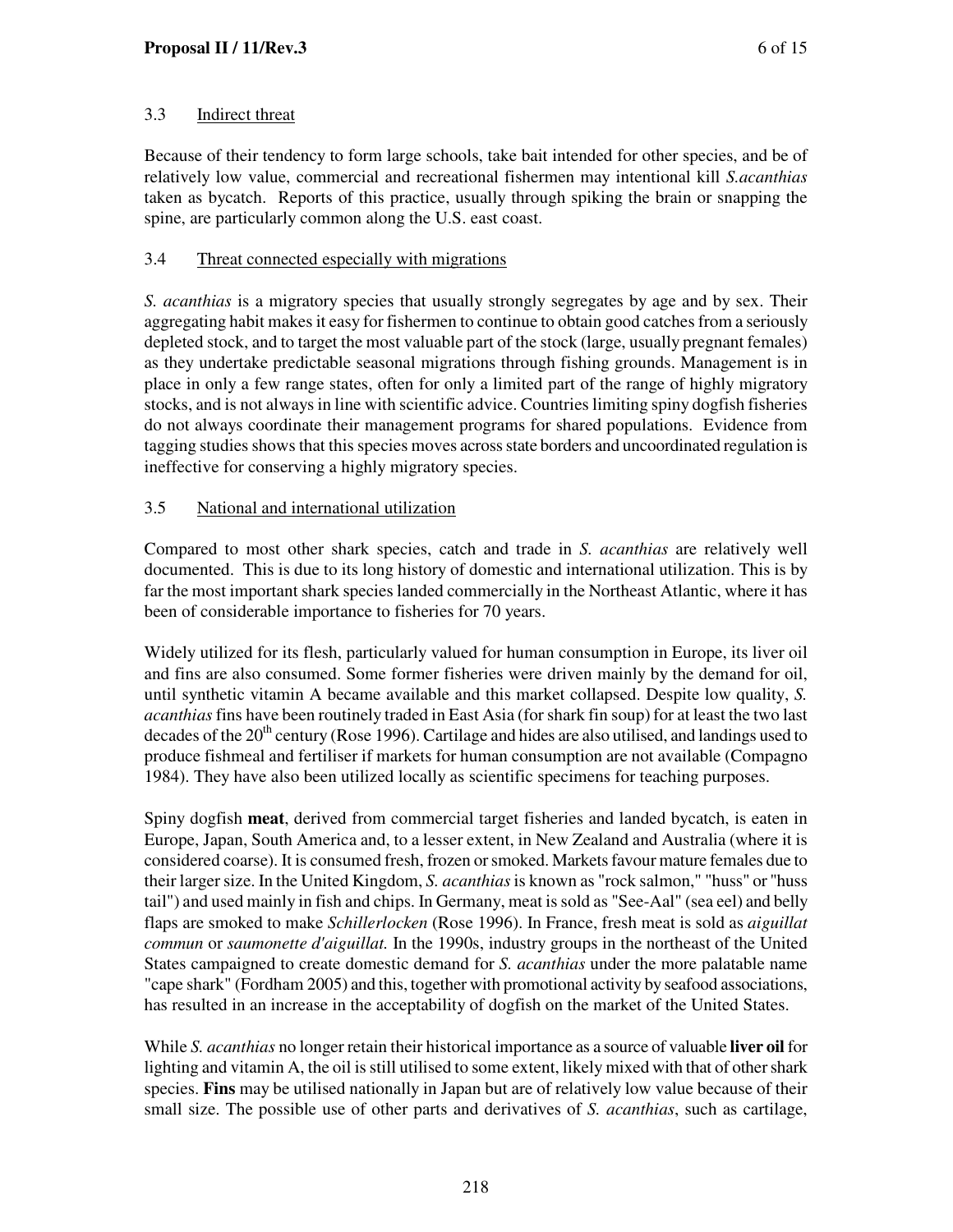leather or curios (teeth or jaws) is not well documented or officially recorded and, if it occurs, it is of negligible importance compared with the utilisation of meat. Although more common in the past, Spanish fishermen still use sharkskin to polish and sand their boats (Rose 1996). *Squalus*  heads are used as bait for other fisheries, in Morocco for instance (Fischer *et al*. 1987). An assessment by the United States of the importance of recreational fishing for *S. acanthias*  concluded that this became a significant proportion of total landings from 2001 (NFSC 2003).

There are no global trade data available for *S. acanthias*. FAO trade data includes the species in its various generic shark trade groupings. The bulk of the trade in *S. acanthias* is included in the categories 'Dogfish (Squalidae) fresh or chilled' and 'Dogfish (Squalidae) frozen'. However the data reported in these categories would contain data for species other than *S. acanthias2* and are not meaningful for this analysis.

Since foreign markets are in most cases the driving economic force behind *S. acanthias* fisheries around the world (see 6.2), unregulated international trade into European States is the main threat to inadequately managed populations. The lack of adequate management of *S. acanthias* stocks in the majority of range States, coupled with the long established market demand for its products, has led to a direct impact on this species' populations. Fisheries that formerly caught *S. acanthias*  as by-catch and largely discarded it are now moving towards landing and exporting its valuable products, likely driving further stock depletions.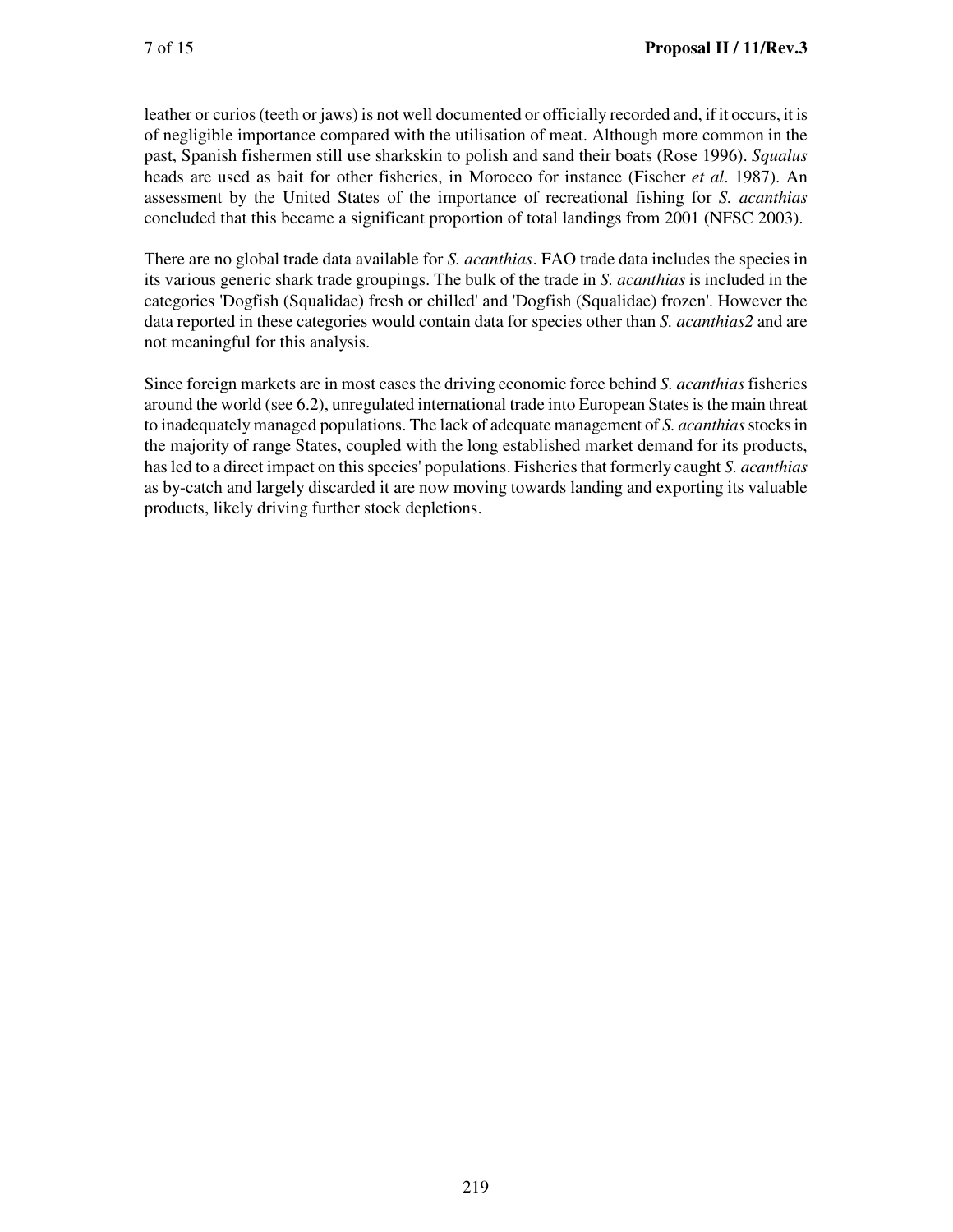### **4 Protection status and needs**

#### 4.1 National protection status

National biodiversity legislation is not known to be in force for the purposes of conserving *S. acanthias* or its habitats, nor for the purpose of trade regulation.

In recent years, EU spurdog TACs have been limited to bycatch only; spurdog catch thereby cannot exceed 5% of the live weight of fish onboard a vessel. ICES has recommended one TAC of zero for all ICES areas.

EC Regulation 1185/2003 prohibits shark "finning" (the removal of shark fins and subsequent discarding of the body). This regulation is binding on EC vessels in all waters and non-EC vessels in Community waters.

In Atlantic Canada, increasing landings led to the introduction of quotas that capped and allocated catches and bycatch at historic levels, pending investigation of sustainable exploitation levels. There is currently a quota for fixed gear licenses and scientific sampling, and small quotas for each trawl vessel. (Bundy 2003).

U.S. federal and state agencies restrict catches of *S. acanthias*, but attempts to coordinate management have been largely unsuccessful,. The first US Atlantic management plan, developed by the Mid-Atlantic and New England Fishery Management Councils in response to a decade of intense unregulated fishing (Bonfil 1999), took effect in 2000. NMFS has imposed low, sciencebased trip limits and quotas ever since, but federal management measures are not compulsory in state waters where directed fishing continued, particularly off Massachusetts.

Stocks of the west coast of the United States are minimally managed despite increasing interest in fisheries off Alaska and Washington State. Federal management of *S. acanthias* fisheries in the North Pacific of United States commenced in 2006 with trip limits pending stock assessment (possibly in 2007) and development of quotas. Off Alaska, they are regulated under an "other species" TAC (Alaska NMFS report 2000). Washington State includes *S. acanthias* in bottomfish management plans, but there are few species-specific measures. The directed fishery is subject to mesh restrictions but not quotas and a pupping ground has been closed to fisheries.

The Canadian Pacific quota, 2–3 times higher than recent catches, is based on a stock assessment undertaken in 1987 (Wallace *et al*. in prep.).

New Zealand has included *S. acanthias* in its Quota Management System (QMS) since 2004.

Japan monitors shark stocks and will recommend, when necessary, the introduction of measures for the conservation and management of shark resources (Japanese Fisheries Agency 2003). There are no spiny dogfish restrictions imposed by Asian countries.

Norway restricts its *S. acanthias* fishery with a minimum landing size intended to enable sharks to mature before capture. This is of limited value as it is not coupled with science-based limits throughout its range. There is some coordination between spiny dogfish management efforts f Norway and the European Union (discussed below).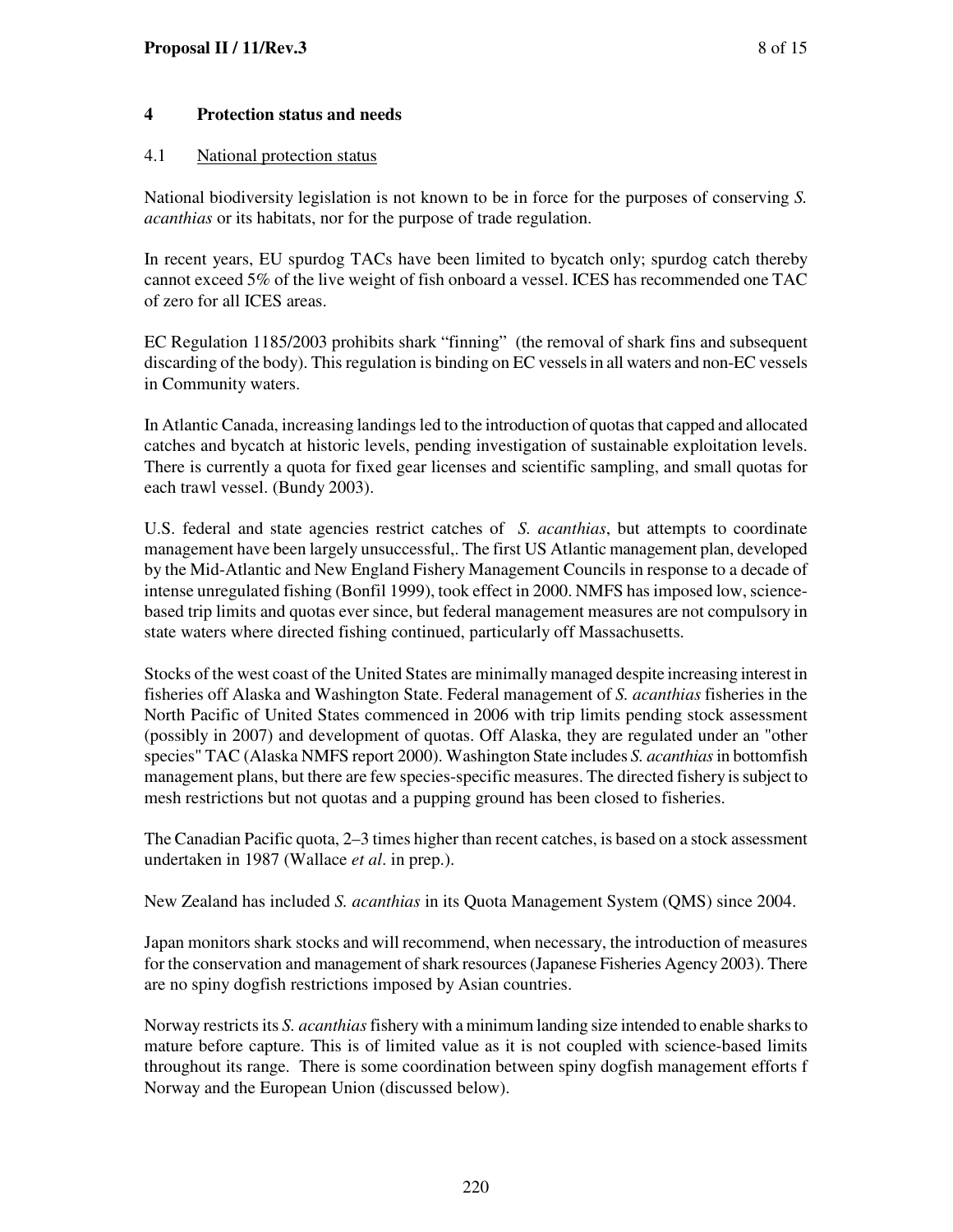## 4.2 International protection status

There are no international instruments for the conservation of *S. acanthias*; it is not listed on any international wildlife or fisheries agreement and has no international legal status. No efforts have been made to identify and protect critical *S. acanthias* habitat, although some is incidentally protected from disturbance inside in marine protected areas or static gear reserves.

The International Plan of Action (IPOA) for the Conservation and Management of Sharks urges all States with shark fisheries to implement conservation and management plans. However, this is voluntary and relatively few States have produced Shark Assessment Reports or Shark Plans. Some RFMOs have adopted shark resolutions to support improved recording or management of pelagic sharks taken as bycatch in the fisheries that they manage. *S. acanthias* is not pelagic and will not be covered by these measures.

Annex V of the OSPAR Convention on the Protection and Conservation of the Ecosystems and Biological Diversity of the Maritime Area requires OSPAR to develop a list of threatened and/or declining species and habitats in need of protection or conservation in the OSPAR maritime area (Northeast Atlantic). *S. acanthias,* because of its biological sensitivity and population decline in national waters, was added to the list in June 2008.

## 4.2.1 Northeast Atlantic

The conservation and management of sharks in EU waters falls under the European Common Fishery Policy (CFP). The European Commission is currently developing a Community Plan of Action for Sharks; the document is not expected to be binding but will rather set the stage for future actions. The first EU Total Allowable Catch (TAC) for *S. acanthias* was established in 1988, but only applied to the North Sea (a small part of the European waters used by this stock), and was based on historic landings, not on scientific advice. Despite regular reductions, the TAC greatly exceeded recent North Sea landings until end 2004, when it was reduced by 74% after only 25% uptake in 2004 and may have become restrictive in this area in 2005.

In 2005, ICES advised: 'The stock is depleted and may be in danger of collapse. Target fisheries should not be permitted to continue, and by-catch in mixed fisheries should be reduced to the lowest possible level. A TAC should cover all areas where spurdog are caught in the northeast Atlantic. This TAC should be set at zero for 2006' (ACFM 2005). A 15% TAC reduction was implemented in the North Sea but no other management measures were introduced.

### 4.2.2 Northeast Pacific

The United States and Canada conduct cooperative surveys for Northeast Pacific *S. acanthias*, but there is no coordinated, international management for the stock (Camhi 1999).

### 4.3 Additional protection needs

The CMS Scientific Council agreed in March 2007 following consideration of a taxonomic review prepared by the IUCN SSC Shark Specialist Group (2007) that this threatened migratory species meets the criteria for listing on the Appendices and should be considered by the Conference of Parties to CMS in December 2008.

The inclusion of the Northern Hemisphere populations of *Squalus acanthias* in Appendix II of the CMS convention would highlight the urgency for conservation of this particularly vulnerable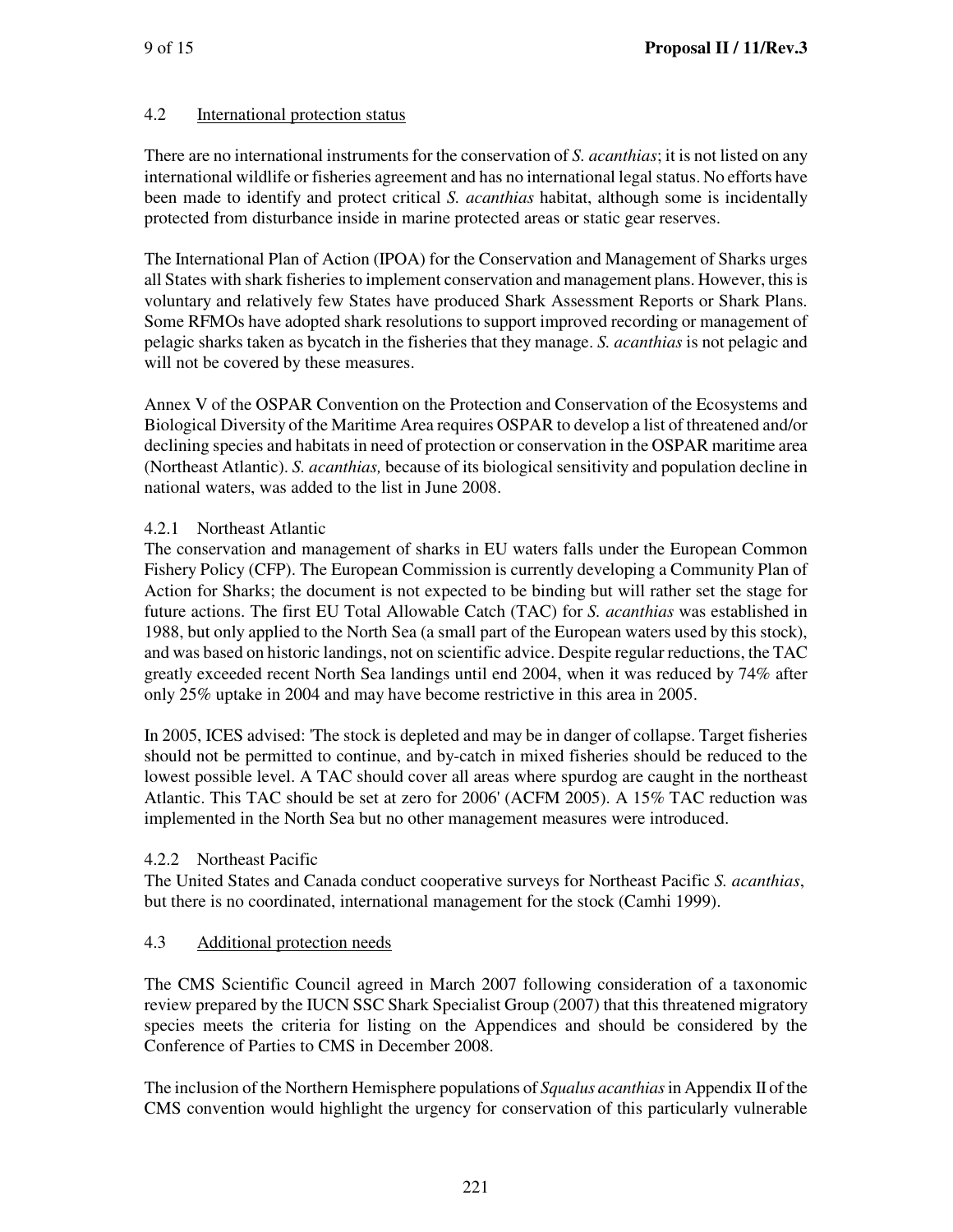species and facilitate coherency among currently uncoordinated and inadequate management measures. Listing would also contribute to immediate engagement and cooperation among the fisheries industry, FAO and RFMOs.

Successful engagement of CMS in migratory shark conservation and management depends on consultation and engagement with FAO, RFMOs and CMS Party Fisheries Departments. If such consultation is undertaken and opportunities are pursued for developing synergies between these two schools of living natural resource management, then there is considerable potential for CMS engagement to prompt higher priority for threatened shark species and facilitate improvement of existing conservation programs that appear at present to be inactive or ineffective in most regions.

The Northern Hemisphere populations of *S. acanthias* would benefit from conservation measures delivered through CMS in cooperation with other partners. As the greatest threats to shark stocks arise from target and bycatch fisheries, it follows that CMS may have greatest impact if it is able to complement, promote and enhance the activities of the fisheries management for example by identifying and addressing the gaps left by the implementation of traditional fisheries measures and the potential for synergistic efforts.

### Summary**:**

The spiny dogfish (*Squalus acanthias*) is a small, temperate-water, migratory shark of shelf seas in the northern and southern hemispheres. Although naturally abundant, it is exceptionally vulnerable to over-exploitation by fisheries because of its late maturity, low reproductive capacity, longevity, long generation time (25–40 years) and hence a very low intrinsic rate of population increase (2–7% *per annum*). Its aggregating habit makes it vulnerable to fisheries.

*S. acanthias* fisheries in the north have been documented over many decades. Stock assessments reveal a decline of more than 95% from baseline in the Northeast Atlantic and a 75% reduction in mature females in the Northwest Atlantic in just ten years. Catch per unit effort and landings data indicate that some other stocks may have experienced a range of similar levels of decline. Elsewhere, increased fishing effort during a period of declining fish stocks and rising international market demand infers that other *S. acanthias* stocks are under similar pressure due to international trade demand for their products.

Management is in place in only a few States in a few regions and, in the majority of these, in only a limited part of the species' range and not well coordinated across jurisdictional boundaries. In most cases, restrictions have been inadequate to reverse declines and ensure future sustainable fisheries. There is no RFMO management of this species, although ICCAT will be undertaking a stock assessment of sharks in 2009, which would probably also include spiny dogfish.

The purpose of an Appendix-II listing for the Northern Hemisphere populations of *S. acanthias*  is to facilitate and promote coherent and effective management measures among the broad range of organizations and measures that address the conservation of this species, and would include cooperation and immediate engagement with the fishing industry, FAO and RFMOs. These measures will complement and reinforce traditional fisheries management measures, thus also contribute to implementation of the UN FAO International Plan of Action for the Conservation and Management of Sharks and the conservation of the species.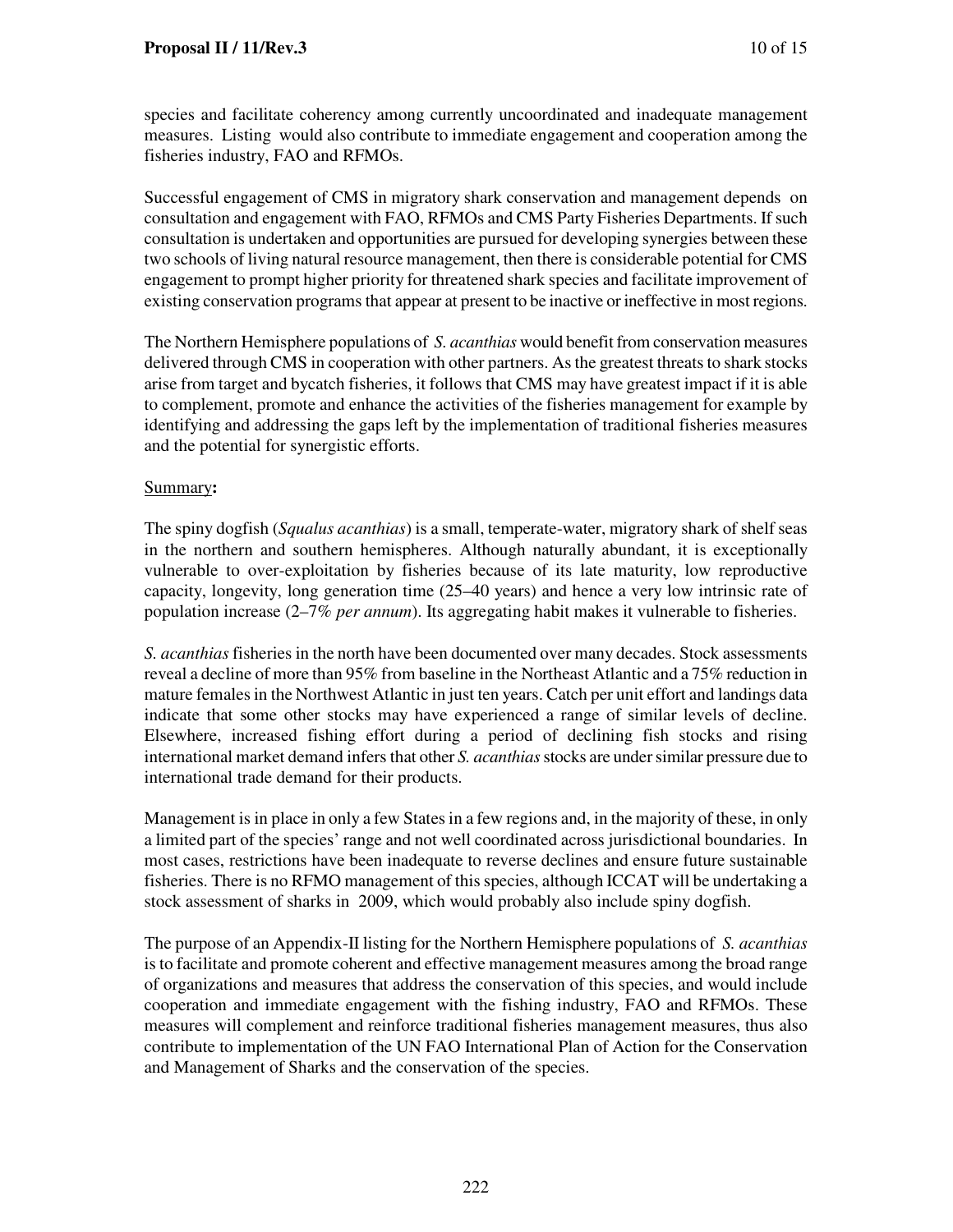For the time being, a listing of the Southern Hemisphere populations of *S. acanthias* does not seem to be justified based on the available information. However, existing data, in particular on fishing and landing of the spiny dogfish, has not yet been reviewed in a comprehensive manner, which creates uncertainty about the exact situation of those populations. Therefore it would be appropriate if the CMS Scientific Committee would facilitate the review of the existing data in order to enable parties to revisit this issue at CMS COP10.

# **5. Range States of the Northern Hemisphere populations of** *Squalus acanthias***<sup>1</sup>**

ALBANIA, ALGERIA, BELGIUM, Bosnia and Herzegovina, Canada, , China, CROATIA, Cuba, CYPRUS, Democratic People's Republic of Korea, DENMARK, EGYPT, FINLAND, FRANCE, GEORGIA, GERMANY, GREECE, Iceland, IRELAND, ISRAEL, ITALY, Japan, LATVIA, Lebanon, LIBYAN ARAB JAMAHIRIYA, LITHUANIA, MALTA, , Mexico, MONACO, Montenegro, MOROCCO, NETHERLANDS, NORWAY, PHILIPPINES, POLAND, PORTUGAL, Republic of Korea, ROMANIA, Russian Federation, SLOVENIA, SPAIN, SWEDEN, SYRIAN ARAB REPUBLIC, TUNISIA, Turkey, UKRAINE, UNITED KINGDOM, United States.

**FAO Fisheries Areas**: 21, 27, 31, 34, 37, 61, 67 and 77 (Annex 1, Figure 1).

# **6. Comments from Range States**

# **7. Additional remarks**

# **8. References**

- ACFM, 2005. Advisory Committee on Fisheries Management. ICES, Denmark.Aldebert, Y. 1997. Demersal resources of the Gulf of Lions (NW Mediterranean). Impact of exploitation on fish diversity. *Vie Milieu*, 47: 275-284.Anderson, E.D. 1990. Fishery models as applied to elasmobranch fisheries. Pp. 479-490 *In*: Pratt,H.L. Jr, Gruber, S.H. and Taniuchi, T (eds), *Elasmobranchs as living resources: advances in thebiology, ecology, systematics and the status of the fisheries*. NOAA Tech. Rep. NMFS 90.Anonymous. 2003. *2002/03 Sustainability Review*. Ministry of Fisheries, New Zealand.
- ASMFC, 2002. Interstate Fishery Management Plan for Spiny Dogfish. *Fishery Management Report*No. 40 of the Atlantic States Marine Fisheries Commission (ASMFC), Washington DC, United States, November 2002. 107 pp.
- Aasen, O. 1962. Norwegian dogfish tagging. *Ann. Biol., Copenhagen* **17**: 106–107.Atlantic States Marine Fisheries Commission and Mid-Atlantic Fishery Management Council. 2005. Report from the Joint Spiny Dogfish Technical Committee and Monitoring Committee Meeting. Providence, Rhode Island. September 22, 2005.
- Bonfil, R. 1999. The dogfish (*Squalus acanthias*) fishery off British Columbia, Canada and its management. Pp 608-655. In R. Shotton (ed.) Case studies of the management of elasmobranch fisheries. *FAO Fisheries Techical Paper* No. 378. FAO, Rome.

<sup>1515</sup> 

<sup>&</sup>lt;sup>1</sup> CMS Parties in capitals.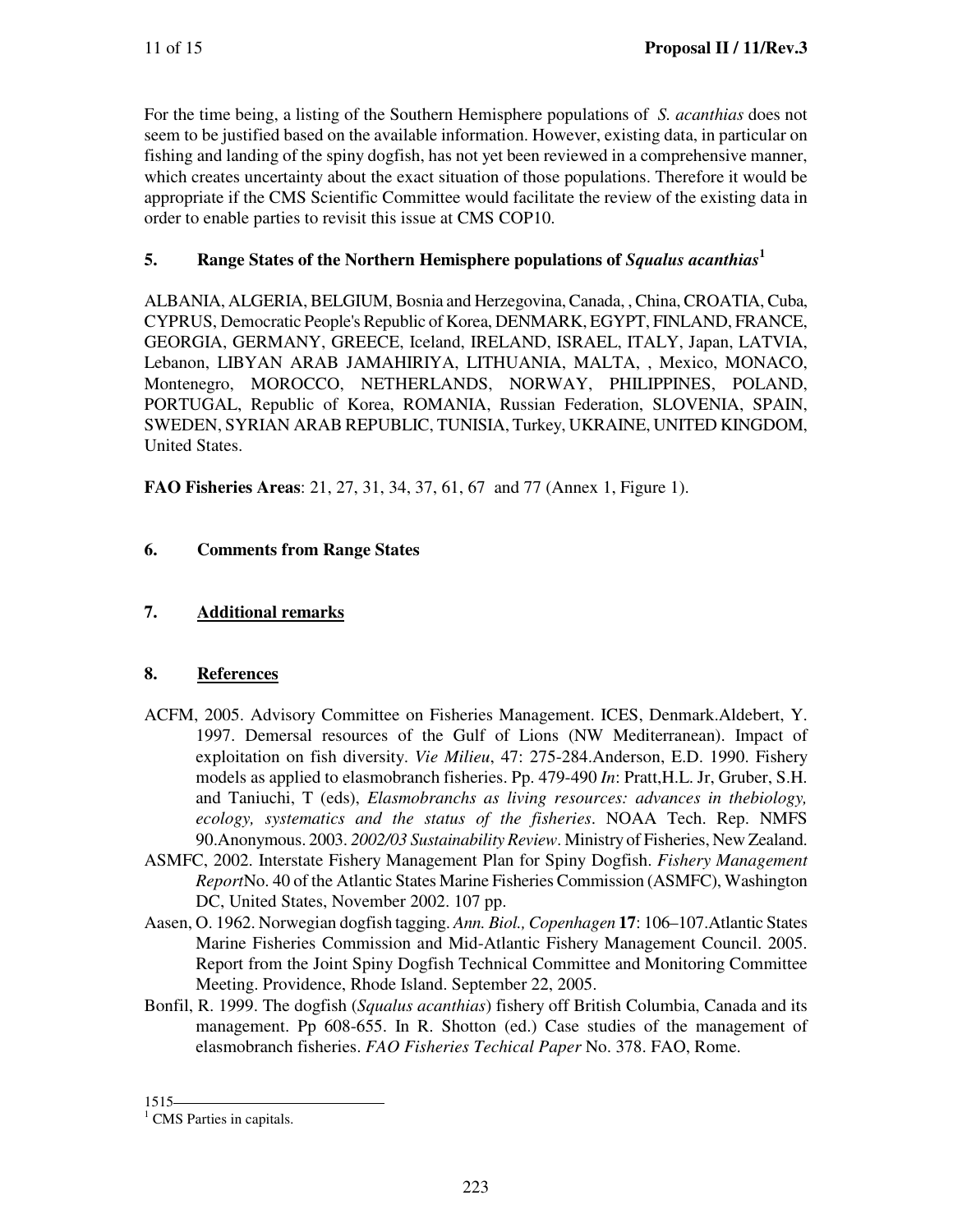- Bundy, A. (2003). Proceedings of the Canada/US Information Session on Spiny Dogfish; 4 April 2003. DFO (Department of Fisheries and Oceans, Canada), Canadian Science Advisory Secretariat. *Proceedings Series* 2003/019.
- Camhi, M. 1999. *Sharks on the Line II: An analysis of Pacific State Shark Fisheries*. National Audubon Society. Islip, NY.
- Cites, 2007 Proposal for the Inclusion of *Squalus acanthias* Linnaeus, 1758 in Appendix II in accordance with Article II 2(a).Document CoP14 Prop. 16, Fourteenth meeting of the Conference of the Parties, The Hague, Netherlands
- Compagno, L.J.V. 1984. *Sharks of the world. An annotated and illustrated catalogue of sharks species known to date. Part 1. Hexanchiformes to Lamniformes*. FAO Fish Synop. 125:1-249.
- Compagno, L.J.V. In preparation. Sharks of the World. An annotated and illustrated catalogue of the shark species known to date. Volume 1. Hexanchiformes, Squaliformes, Squatiniformes and Pristiophoriformes. *FAO Species Catalogue for Fisheries Purposes*  No. 1, Vol.1. FAO, Rome.
- Cousseau, M.B. and Perrota, R.G. 2000. Peces marinos de Argentina: biología distribución, pesca. INIDEP, Mar del Plata, 163 pp.
- European Parliament. 1999. The problem of discards in fisheries. *STOA Study, European Parliament*, No. EP/IV/B/STOA/98/17/01, 34 pp. CoP14 Prop. 16 – p. 19.
- FAO FIGIS. 2003. Fisheries Global Information System (FIGIS). Species Identification and Data Program. *Squalus acanthias.* FAO Website. 4 pp.
- Fischer, W., Bauchot, M.-L. & Schneider, M. 1987. *Fiches FAO d'identification des espèces pour les besoins de la pêche. (Révision 1). Méditerranée et mer Noire*. Rome, FAO, Vol. 2 : 761-1530.
- Fisheries Agency of Japan, 2004. Spiny Dogfish *Squalus acanthias* around Japan. *In*: The current status of international fishery stocks (Summarised Edition 2004). Fishery Agency of Japan.
- Fordham, S. 2005. Spiny dogfish. In: Fowler, S.L., Cavanagh, R.D., Camhi, M. Burgess, G.H., Caillet, G.M., Fordham, S.V., Simpfendorfer, C.A. & J.A. Musick (comp. and ed.). 2005. Sharks, Rays and Chimaeras: The Status of the Chondrichthyan Fishes. Status Survey. IUCN/SSC Shark Specialist Group. IUCN, Gland, Switzerland and Cambridge, United Kingdom.
- Fordham, S., Fowler, S.L., Coelho, R., Goldman, K.J. & Francis, M. 2006. *Squalus acanthias*. In: IUCN 2006. *2006 IUCN Red List of Threatened Species.* <www.iucnredlist.org>.
- Hammond, T.R. and Ellis, J.R. (2005) Bayesian assessment of Northeast Atlantic spurdog using a stock production model, with prior for intrinsic population growth rate set by demographic methods. *Journal of the Northwest Atlantic Fisheries Science*, 35, 299-308.
- Hanchet, S.M. 1988: Reproductive biology of *Squalus acanthias* from the east coast, South Island, New Zealand. *New Zealand Journal of Marine and Freshwater Research 22:* 537–549.
- Heessen, H.J.L. (editor) 2003. *Development of Elasmobranch Assessments DELASS*. European Commission DG Fish Study Contract 99/055, Final Report, January 2003.
- Hjertenes, P. O. 1980. The spurdogs (*Squalus acanthias*) in the North Sea area: The Norwegian fishery and observations on changes in migration pattern. *ICES C.M. Doc*., No. 1980/H:60, 18 p.
- Holden, M.J. 1968. The rational exploitation of the Scottish-Norwegian stocks of spurdogs (*Squalus acanthias* L.). Ministry of Agriculture, Fisheries and Food. *Fisheries Investigations Series II*, Vol. XXV, Number 8. London. 28 pp.
- ICES WGEF. 2006 in preparation. Report of the Working Group on Elasmobranch Fishes. ICES, Denmark.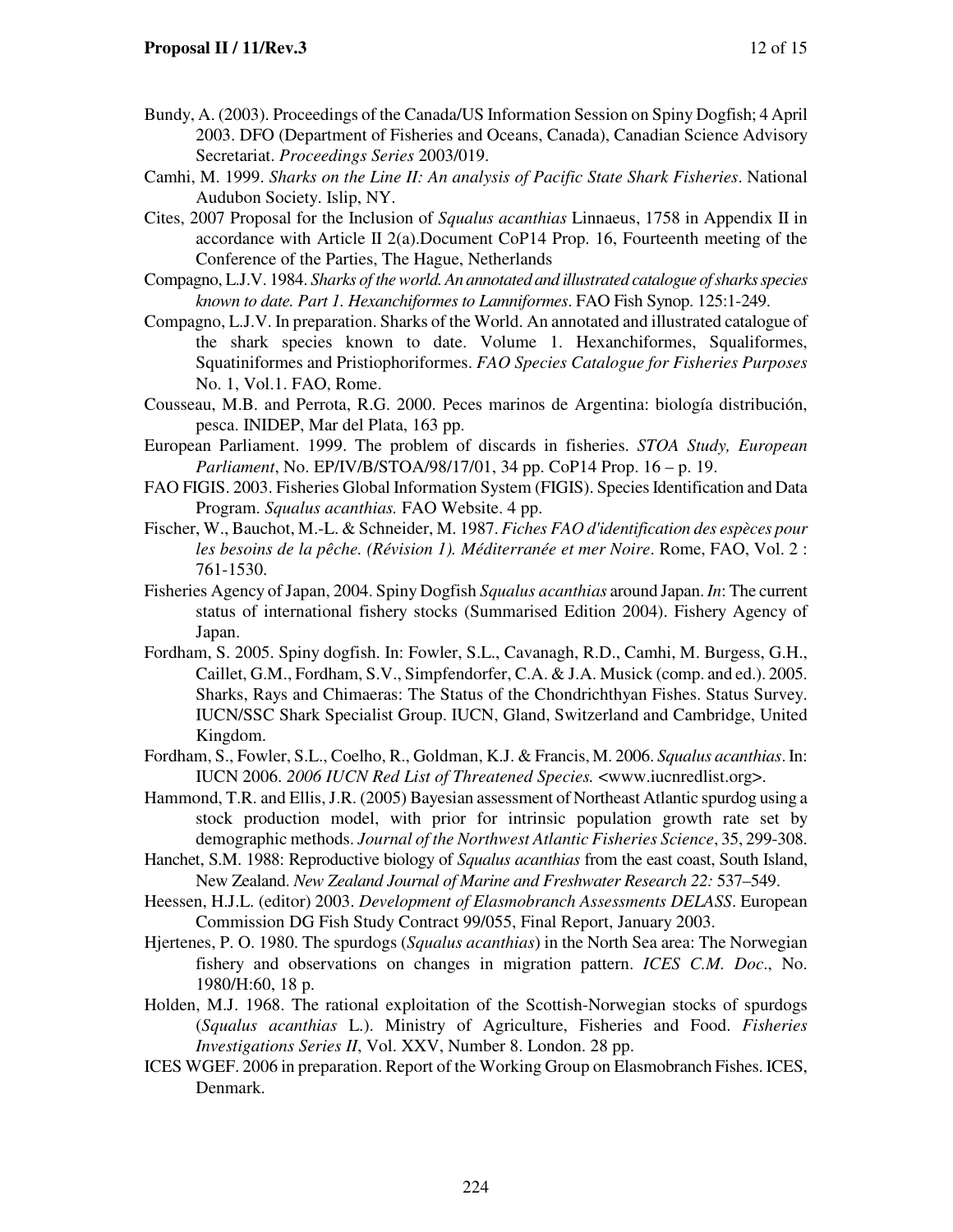- Last, P.R. and J.D. Stevens. 1994. *Sharks and rays of Australia*. CSIRO Division of Fisheries. 513 p. Link, J.S., L. P. Garrison, and F.P. Almeida. 2002. Ecological interactions between elasmobranches and groundfish species of the Northeastern U.S. continental shelf. *N. Am. J. Fish. Mgmt*. 22: 500-562.
- Massa, A.M., Hozbor, N.M.,Lasta, C.A. and Carroza, C.R. 2002. *Impacto de la presión sobre los condrictios de la región costera bonaerense (Argentina) y Uruguaya periodo 1994-1999*. Instituto Nacional de Investigación y Desarollo Pesquero. 4 pp.
- Manning, M. J., S. M. Hanchet and M. L. Stevenson. 2004. A description and analysis of New Zealand's spiny dogfish (*Squalus acanthias*) fisheries and recommendations on appropriate methods to monitor the status of the stocks. New Zealand Fisheries Assessment Report 2004/61. 135 pp.
- McEachran, J.D. and Brandstetter, S. 1989. Squalidae. In *Fishes of the North-eastern Atlantic and the Mediterrranean* Volume 1 (Whitehead, P.J.P., Bauchot, M.-L., Hureau, J.-C., Nielsen, J. and Tortonese, E. Eds.), UNESCO, Paris, 128-147.
- McFarlane, G.A. and King, J.R. 2003. Migration patterns of spiny dogfish in the North Pacific Ocean. Fisheries Bulletin 101:358–367.
- Ministry of Fisheries, Science Group (Comps.). 2006. Report from the Fishery Assessment Plenary, May 2006: stock assessments and yield estimates. 875pp. (Spiny Dogfish on pp. 785–793.) Unpublished report held in NIWA Library, Wellington, New Zealand.
- NEFSC. 2003. Report of the 37th Northeast Regional Stock Assessment Workshop (37th SAW): advisory report. Northeast Fisheries Science Centre Ref. Doc. 03-17; 52pp. Available from: National Marine Fisheries Service, Woods Hole, MA 02543-1026.
- Rose, D.A. 1996. *An overview of world trade in sharks and other cartilaginous fishes*. TRAFFIC International. 106 pp.
- Smith, S.E., Au, D.W. and Show, C. 1998. Intrinsic rebound potentials of 26 species of Pacific sharks. *Marine and Freshwater Research* 49(7): 663-678.
- Sullivan, K. J., P. M. Mace, N. W. M. Smith, M. H. Griffiths, P. R. Todd, M. E. Livingston, S. Harley, J. M. Key & A. M. Connell (eds.). 2005. Report from the Fishery Assessment Plenary, May 2005: stock assessments and yield estimates. Ministry of Fisheries, Wellington. 792 pp.
- Templeman, W. 1954. Migrations of spiny dogfish tagged in Newfoundland waters. *J. Fish. Res. Board Can.*, 11(4): 351–354.
- Templeman, W. 1984. Migrations of spiny dogfish, *Squalus acanthias*, and recapture success from tagging in the Newfoundland area, 1963-65. *Journal of Northwest Atlantic Fisheries Science* 5:47-53.
- Van Der Molen, S., G. Caille and R. Gonzalez. (1998). By-catch of sharks in Patagonian coastal trawl fisheries. *Marine and Freshwater Research*, 49:641-644.
- Wallace, S.S., G.A. McFarlane, S.E. Campagna and J.R. King. In preparation. Status of Spiny Dogfish (*Squalus acanthias*) in Atlantic and Pacific Canada.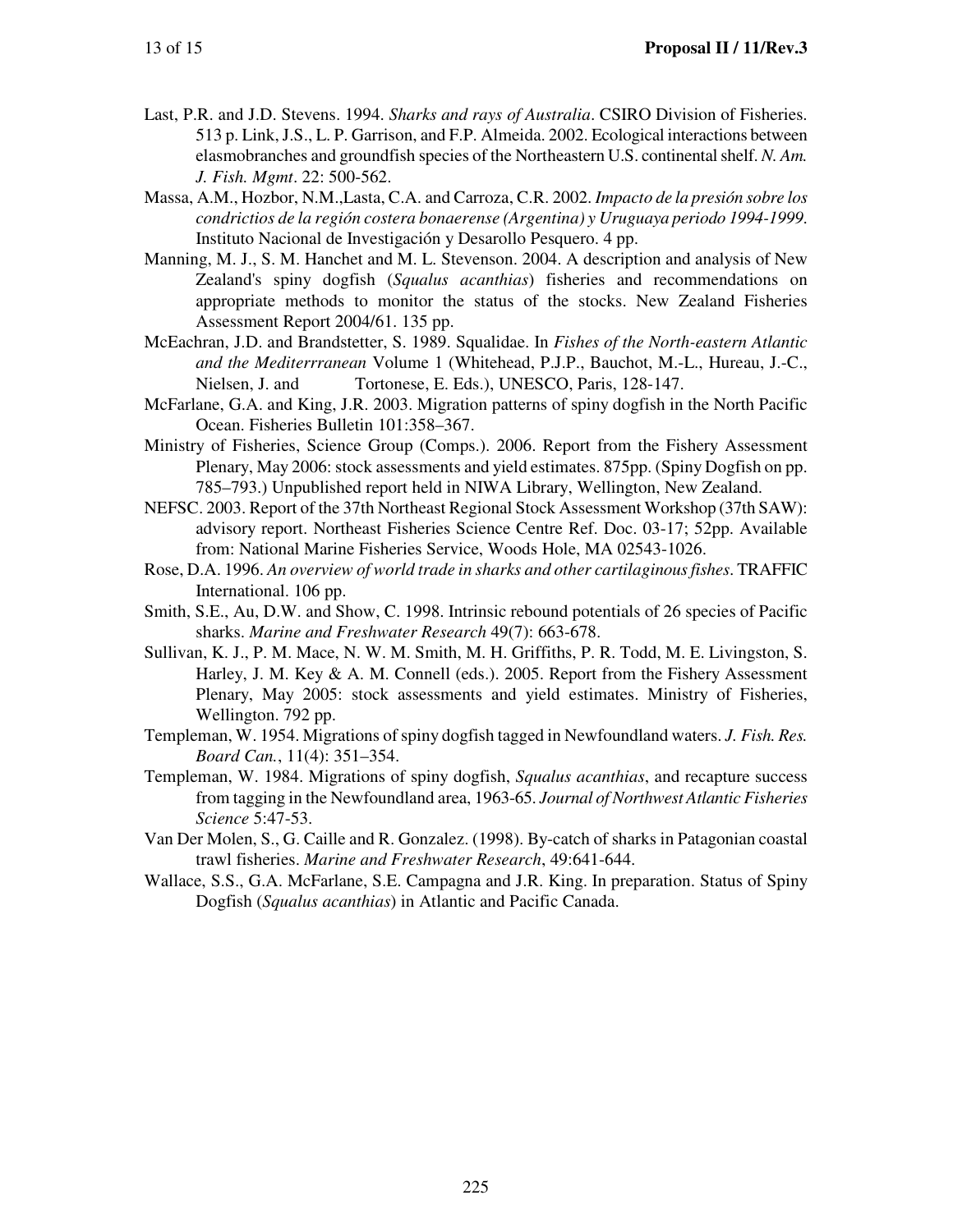



Figure 1. FAO fishing areas.



**Figure 2.** Trends in total population numbers of mature fish in the Northeast Atlantic estimated using a Separable VPA analysis of the catch numbers at age data. Each line represents a different assumption for terminal F (0.05–0.3) on the reference age in the final year. Source: Figure 6.4.1.14, Heessen 2003.